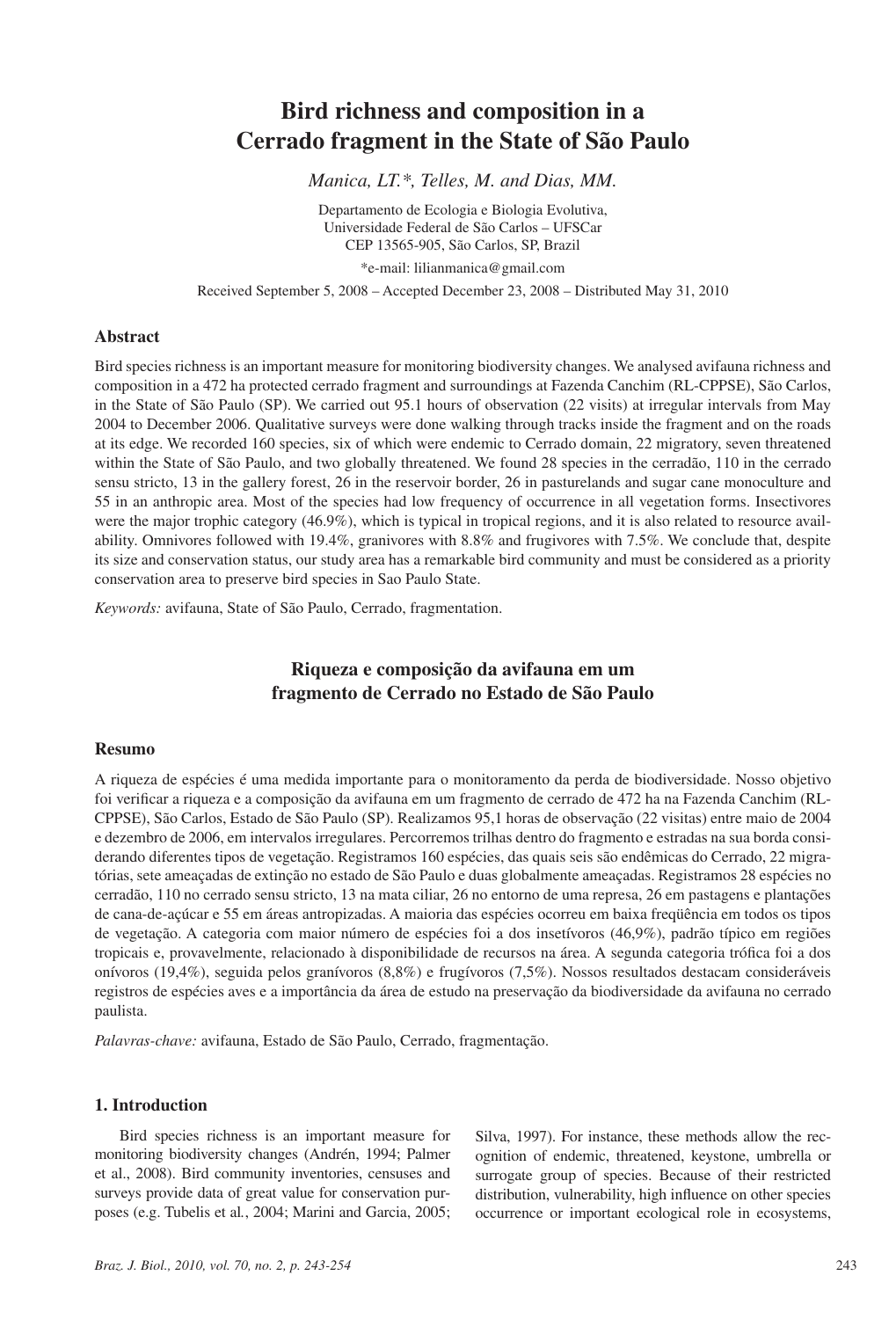registration of these species might strongly influence priority activities in the protection of the natural environment (Stotz et al., 1996; Silva and Bates 2002, Loyola et al., 2007; Pinto et al., 2008, Piratelli et al., 2008).

The study of bird species richness also improves the knowledge of community responses in disturbed areas, because richness may be reduced in long-time isolated fragments (Aleixo and Vielliard, 1995; Marini, 2001; Stouffer and Bierregaard, 1995). Small remnants are prone to edge effects, such as nest predation increase (Marini et al., 1995), attraction of exotic predators, diseases and competitors or migratory and dispersal route obstructions (review in Marzluff and Ewing, 2001). All these factors may affect individual chances of reproduction and reduce local species richness (Andrén, 1994).

In addition, bird richness and composition offers valuable data to understand sensitivity and resistance of species to fragmentation (Zanette et al., 2000). Speciesspecific responses to fragmentation are widely diverse among birds (Debinski and Holt, 2000; Watson et al*.*, 2005). For example, local migratory birds and species that need specific nest sites may require extensive areas to find environmental conditions to survive and breed (Sick, 1997). Furthermore, fragmentation may influence the trophic structure of bird communities (Motta-Junior, 1990; Tubelis and Cavalcanti, 2000). For example, specialist groups, such as understory insectivores, are negatively affected in fragmented landscapes because of the reduced suitable pathways connecting multiple foraging areas (Martensen et al., 2008).

Agriculture and pastureland expansions in the Cerrado domain – one of the global biodiversity hotspots (Myers et al., 2000) – have been the major threatening factors to its avifauna biodiversity since the 1970s (Alho and Martins, 1995; Cavalcanti and Joly, 2002). The Cerrado domain has 837 bird species (Silva, 1995), from which 90.7% breed within the domain and the others migrate from the Northern Hemisphere, southern South America and southeast Brazil (Silva, 1995; 1997). Endemism in the region is high, but almost 75% of endemic cerrado avifauna is considered at risk (Stotz et al., 1996). Furthermore, although endemic bird areas occur in the Cerrado (Birdlife International, 2003), 20% of endemic and threatened species are outside protected areas (Machado et al., 2004).

In the State of São Paulo, the Cerrado has been reduced to less than 7% of its original cover for the last decades and only 18% of remnants are inside protected areas (São Paulo, 1999). Different from conservation areas of other domains, few Cerrado fragments are greater than 400 ha (Durigan et al., 2003). Considering the high level of degradation of the Cerrado in São Paulo, and regarding its boundary with the Atlantic Forest domain, these remnants should be concerned as important areas for conservation plans (Cavalcanti and Joly, 2002).

Even though some studies of bird communities have been previously carried out in São Paulo (Motta-Junior, 1990; Dias, 2000; Willis and Oniki, 2003; Willis, 2004; Develey et al., 2005; Willis, 2006; Motta-Junior et al*.*, 2008), little is known about the ecology of bird communities in the region. Our aim was to contribute with the knowledge of the avifauna of one fragment in central São Paulo and give data support for future local or regional reaseaches. We studied bird species richness and composition, and identified endemic, threatened and migratory species of a protected cerrado fragment at Fazenda Canchim (RL-CPPSE), São Carlos, SP.

#### **2. Material and Methods**

Our study site is a 472 ha protected cerrado fragment at Fazenda Canchim (Reserva Legal-Embrapa Pecuária Sudeste, RL-CPPSE) and its surroundings, 12 km from São Carlos, in the State of São Paulo (SP) (21° 55' S and 47° 48' W) (Primavesi et al., 1999). This is a transition zone from the Atlantic Forest to Cerrado domain, also characterised as an ecological tension zone, and with a high level of biodiversity (Primavesi et al., 1999). The climate is typical of moist savanna (Cwa, according to Köppen's classification), with a remarkable seasonality: a dry and cold winter from April to September and a wet and warmer summer from October to March (Primavesi et al., 1999).

The reserve is covered by two cerrado physiognomies: cerrado sensu stricto (340 ha), a typical savanna vegetation, and cerradão (130 ha), an almost closed woodland. A gallery forest (1.35 ha) occurs along a stream (Córrego da Lagoa) inside the fragment. The surroundings are composed of a reservoir (Represa do 29) in the north-east of the reserve and between cerrado sensu stricto and a small village; a 120 ha cerrado fragment in the east; pasturelands in the south and south-east and sugar cane monoculture in the north and west of the reserve (Primavesi et al., 1999).

We did qualitative surveys during mornings, from 06:00 to 11:00 AM, and late-afternoon, from 03:00 to 06:00 PM, in 95.1 hours of observation in irregular intervals from 2004 to 2006. The area was visited 22 times: six in 2004 (May, August, November and December), 14 in 2005 (from January to December, except in March, July and August) and two in 2006 (January and December). We sampled all vegetation forms described above walking through 15 km trails or roads, approximately: 1) 3.8 km trail inside the fragment (1.55 km in cerrado sensu stricto, 1.25 km in gallery forest and 1 km in cerradão); 2) 2 km road in the middle of the reserve through cerrado sensu stricto; 3) 6 km road in the northwest edge of the reserve between cerrado sensu stricto and sugar cane monoculture; 4) 2 km road between cerrado sensu stricto and the reservoir, 5) 1.11 km road in the south-east edge of the reserve between cerradão and pastureland and 6) 1 km road that surrounds a small village. We often visited one or more vegetation forms during a single visit. We sampled cerradão on seven visits, cerrado sensu stricto on 22, gallery forest on 10, reservoir border on 14 and anthropic areas on 21.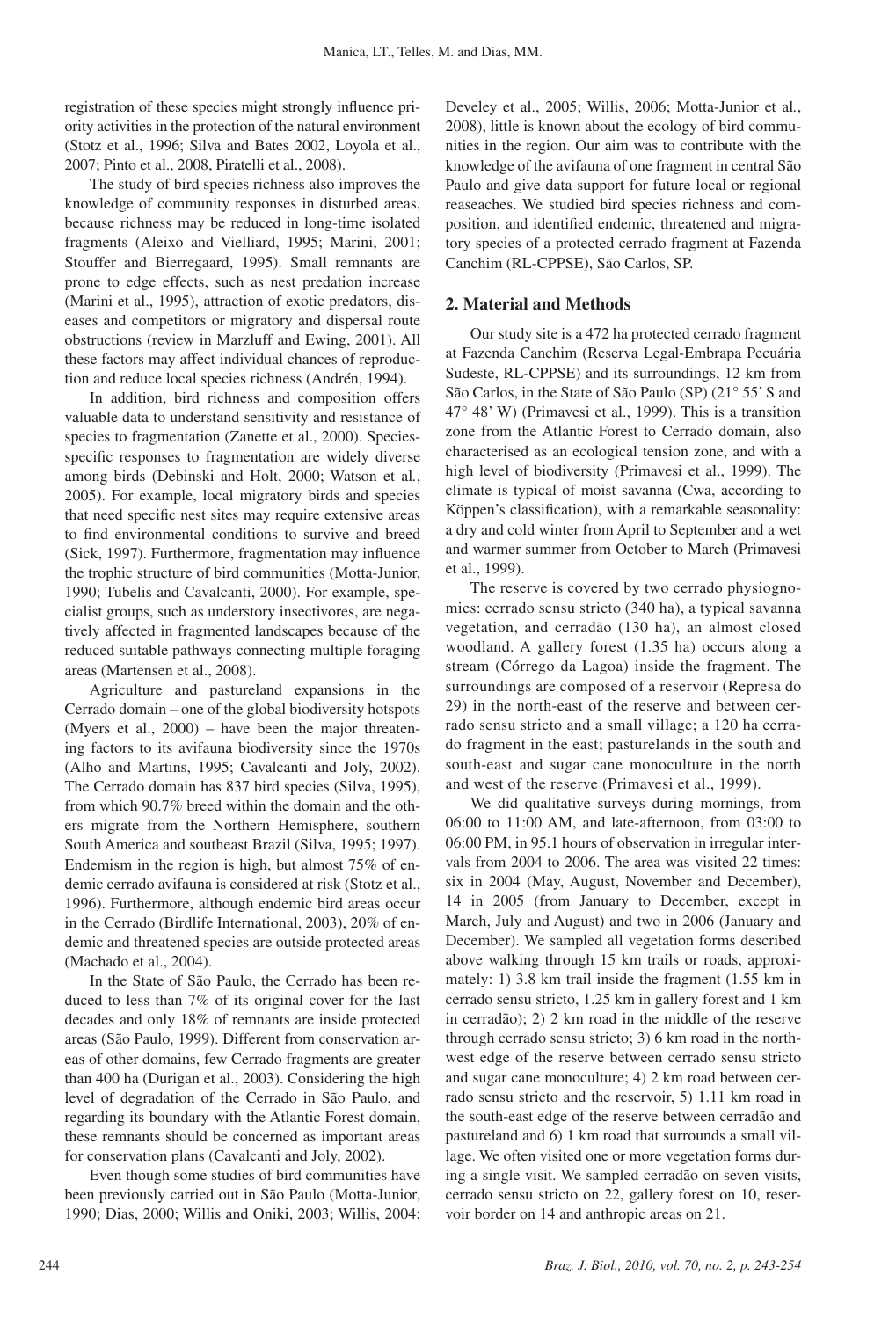We used  $8 \times 40$  binoculars for bird identification, and pictures or vocalisation records for comparison and identification according to literature (Meyer de Schauensee, 1982; Sick, 1997; Souza, 1998; Develey and Endrigo, 2004) and to Manoel M. Dias' identification. We carried out a non-standardised method of observation, because our aim was to identify as many individuals as possible. Bird nomenclature follows *Comitê Brasileiro de Registros Ornitológicos* (2007). Bird species endemic to Cerrado were classified following Silva and Bates (2002), and migratory birds according to Willis (1979), Motta-Junior (1990) and Sick (1997). We identified threatened species from official lists [São Paulo, 2008; *Instituto Brasileiro do Meio Ambiente e dos Recursos Naturais Renováveis* (IBAMA), 2003; International Union for Conservation of Nature and Natural Resources (IUCN), 2007]. We measured the frequency of occurrence (FO) for each species in each vegetation form, because sample effort was different among them. We calculated FO dividing the total number of records of each species by the total number of visits to each area (Vielliard and Silva, 1990; Aleixo and Vielliard, 1995). Also, we classified species into nine trophic categories according to their principal feeding habits: nectarivores (NEC), carrion-eaters (CAE), carnivores (CAR), frugivores (FRU), granivores (GRA), omnivores (ONI), insectivores (INS), piscivores (PIS) and herbivores (HER), following Motta-Junior (1990), Sick (1997), and also our field observations.

#### **3. Results**

We found 160 bird species from 19 orders and 48 families (Table 1). Ninety-two (57.5%) were Passeriformes and 68 (42.5%) non-Passeriformes. We

**Table 1.** Bird species recorded in a cerrado fragment and surroundings at Fazenda Canchim, São Carlos, SP, from May 2004 to December 2006, and their respective frequency of occurrence (FO) in habitats (CA = cerradão; CE = cerrado sensu stricto;  $GF =$  gallery forest;  $RB =$  reservoir border,  $PS =$  pastureland and sugar cane monoculture,  $AA =$  anthropic area), trophic categories (TC) (NEC = nectarivores, CAE = carrion-eaters, CAR = carnivores, FRU = frugivores, GRA = granivores, ONI = omnivores, INS = insectivores, PIS = piscivores and HER = herbivores). Blank spaces means FO values = 0.

| <b>Taxon</b>                                  |                          | $FO(\%)$ |                          |                          |                          |                          |                  |
|-----------------------------------------------|--------------------------|----------|--------------------------|--------------------------|--------------------------|--------------------------|------------------|
|                                               | CA                       | CE       | <b>GF</b>                | $\mathbf{R}$             | <b>PS</b>                | AA                       |                  |
| <b>Tinamiformes</b>                           |                          |          |                          |                          |                          |                          |                  |
| <b>TINAMIDAE</b>                              |                          |          |                          |                          |                          |                          |                  |
| Crypturellus parvirostris (Wagler, 1827)      | 14.3                     | 68.2     |                          |                          | 18.2                     | 14.3                     | ONI <sup>1</sup> |
| <b>Pelecaniformes</b>                         |                          |          |                          |                          |                          |                          |                  |
| PHALACROCORACIDAE                             |                          |          |                          |                          |                          |                          |                  |
| Phalacrocorax brasilianus (Gmelin, 1789)      |                          |          |                          | 50.0                     |                          |                          | PIS <sup>2</sup> |
| <b>Ciconiiformes</b>                          |                          |          |                          |                          |                          |                          |                  |
| <b>ARDEIDAE</b>                               |                          |          |                          |                          |                          |                          |                  |
| Ardea cocoi Linnaeus, 1766                    |                          |          |                          | 14.3                     |                          |                          | $PIS^2$          |
| Ardea alba Linnaeus, 1758                     |                          |          |                          | 100.0                    |                          |                          | $PIS^2$          |
| Egretta thula (Molina, 1782)                  |                          |          |                          | 50.0                     | $\overline{\phantom{a}}$ |                          | PIS <sup>2</sup> |
| Bubulcus ibis (Linnaeus, 1758)                |                          |          |                          | 21.4                     | 40.9                     |                          | INS <sup>2</sup> |
| Butorides striatus (Linnaeus, 1758)           |                          |          |                          | 50.0                     | $\blacksquare$           |                          | PIS <sup>2</sup> |
| Syrigma sibilatrix (Temminck, 1824)           |                          |          | $\overline{\phantom{0}}$ | $\overline{\phantom{a}}$ | 13.6                     | $\overline{\phantom{a}}$ | INS <sup>2</sup> |
| <i>Nycticorax nycticorax</i> (Linnaeus, 1758) |                          |          |                          | 21.4                     |                          |                          | $PIS^2$          |
| Tigrisoma lineatum (Boddaert, 1783)           |                          |          |                          | 7.1                      |                          | $\overline{\phantom{a}}$ | $PIS^2$          |
| <b>THRESKIORNITHIDAE</b>                      |                          |          |                          |                          |                          |                          |                  |
| Mesembrinibis cayennensis (Gmelin, 1789)      |                          |          | 20.0                     | 78.6                     |                          |                          | INS <sup>2</sup> |
| <b>Cathartiformes</b>                         |                          |          |                          |                          |                          |                          |                  |
| <b>CATHARTIDAE</b>                            |                          |          |                          |                          |                          |                          |                  |
| Coragyps atratus (Bechstein, 1793)            | $\overline{\phantom{a}}$ | 18.2     |                          | 7.1                      | 27.3                     | 14.3                     | CAE <sup>1</sup> |
| <b>Anseriformes</b>                           |                          |          |                          |                          |                          |                          |                  |
| <b>ANATIDAE</b>                               |                          |          |                          |                          |                          |                          |                  |
| Dendrocygna viduata (Linnaeus, 1766) M        |                          |          |                          | 7.1                      |                          |                          | HER <sup>2</sup> |
| <b>Falconiformes</b>                          |                          |          |                          |                          |                          |                          |                  |
| <b>ACCIPITRIDAE</b>                           |                          |          |                          |                          |                          |                          |                  |
| <i>Elanus leucurus</i> (Vieillot, 1818)       |                          | 4.5      |                          |                          | 4.5                      |                          | CAR <sup>2</sup> |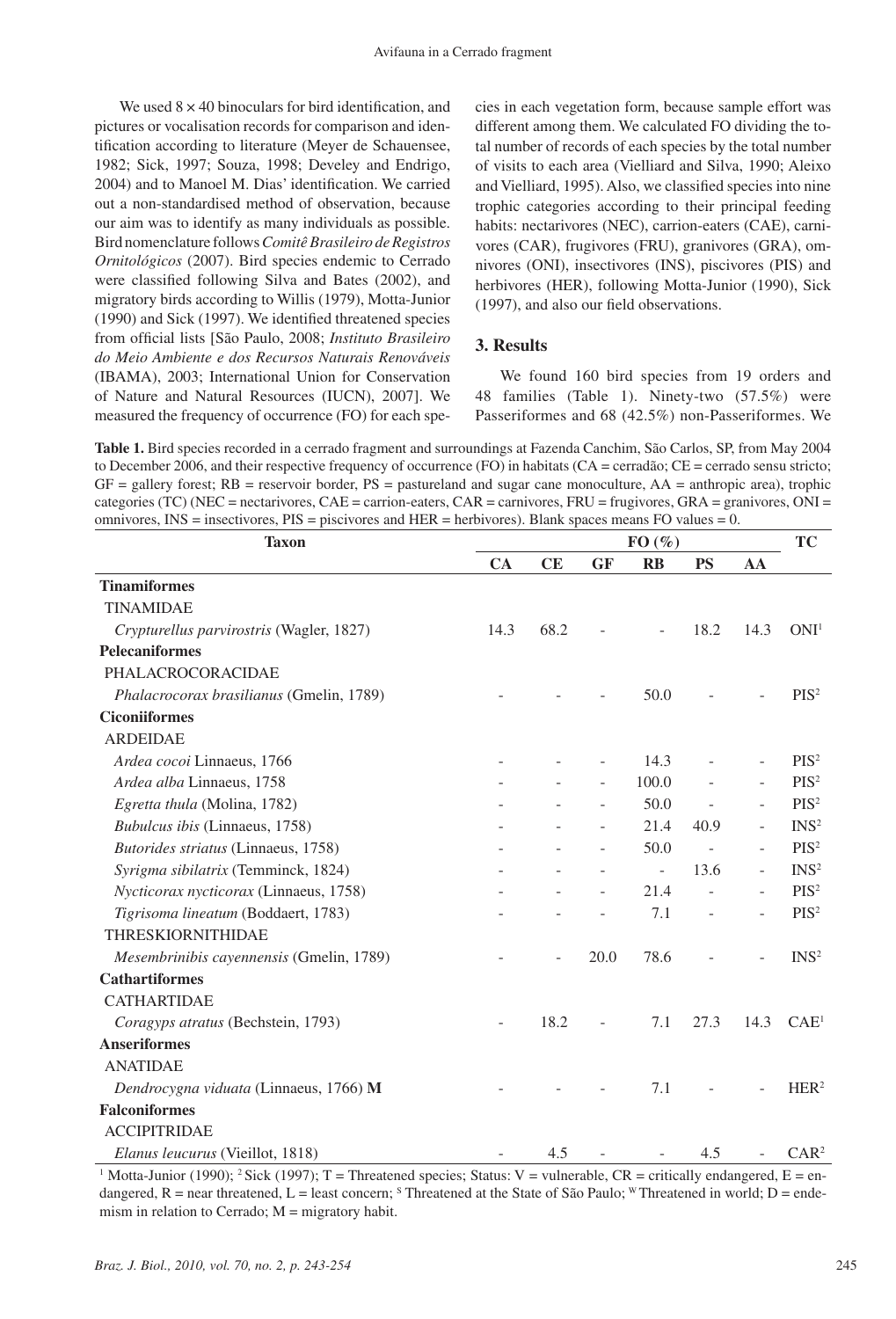| <b>Taxon</b>                                    |                          | FO(%)                    |                          |                          |                          |                          | <b>TC</b>        |
|-------------------------------------------------|--------------------------|--------------------------|--------------------------|--------------------------|--------------------------|--------------------------|------------------|
|                                                 | CA                       | CE                       | <b>GF</b>                | $\mathbf{RB}$            | <b>PS</b>                | AA                       |                  |
| Ictinia plumbea (Gmelin, 1788) M                | $\frac{1}{2}$            | $\overline{a}$           | $\overline{\phantom{a}}$ | $\qquad \qquad \Box$     | 4.5                      | $\overline{\phantom{0}}$ | INS <sup>1</sup> |
| Rupornis magnirostris (Gmelin, 1788)            | $\overline{\phantom{a}}$ | 27.3                     |                          | $\overline{\phantom{0}}$ | 22.7                     | 9.5                      | CAR <sup>1</sup> |
| <b>FALCONIDAE</b>                               |                          |                          |                          |                          |                          |                          |                  |
| Milvago chimachima (Vieillot, 1816)             | $\overline{\phantom{a}}$ | 9.1                      |                          | $\overline{\phantom{a}}$ | 9.1                      | $\overline{\phantom{a}}$ | CAR <sup>1</sup> |
| Caracara plancus (Miller, 1777)                 | 14.3                     | 27.3                     |                          | 7.1                      | 22.7                     | 9.5                      | CAR <sup>1</sup> |
| Falco sparverius Linnaeus, 1758                 | $\overline{\phantom{0}}$ | $\bar{a}$                |                          | $\overline{a}$           | 4.5                      | $\overline{a}$           | INS <sup>2</sup> |
| Falco femoralis Temminck, 1822                  | $\overline{a}$           | 9.1                      |                          | $\qquad \qquad \Box$     | 4.5                      | $\overline{a}$           | CAR <sup>1</sup> |
| <b>Galiformes</b>                               |                          |                          |                          |                          |                          |                          |                  |
| <b>CRACIDAE</b>                                 |                          |                          |                          |                          |                          |                          |                  |
| Penelope superciliaris Temminck, 1815           |                          |                          | 10.0                     |                          |                          |                          | FRU <sup>2</sup> |
| <b>Gruiformes</b>                               |                          |                          |                          |                          |                          |                          |                  |
| <b>RALLIDAE</b>                                 |                          |                          |                          |                          |                          |                          |                  |
| Aramides cajanea (Statius Muller, 1776)         |                          |                          |                          | 14.3                     |                          |                          | ONI <sup>2</sup> |
| <b>CARIAMIDAE</b>                               |                          |                          |                          |                          |                          |                          |                  |
| Cariama cristata (Linnaeus, 1766)               | $\overline{\phantom{0}}$ | 13.6                     |                          | $\qquad \qquad -$        | 54.5                     |                          | INS <sup>1</sup> |
| <b>Charadriiformes</b>                          |                          |                          |                          |                          |                          |                          |                  |
| <b>JACANIDAE</b>                                |                          |                          |                          |                          |                          |                          |                  |
| Jacana jacana (Linnaeus, 1766)                  |                          |                          |                          | 71.4                     |                          |                          | ONI <sup>2</sup> |
| CHARADRIIDAE                                    |                          |                          |                          |                          |                          |                          |                  |
| Vanellus chilensis (Molina, 1782)               |                          |                          |                          | 28.6                     | 54.5                     |                          | ONI <sup>2</sup> |
| <b>RECURVIROSTRIDAE</b>                         |                          |                          |                          |                          |                          |                          |                  |
| Himantopus melanurus Vieillot, 1817             |                          |                          |                          | 21.4                     |                          |                          | <b>CAR</b>       |
| <b>Columbiformes</b>                            |                          |                          |                          |                          |                          |                          |                  |
| <b>COLUMBIDAE</b>                               |                          |                          |                          |                          |                          |                          |                  |
| Columbina talpacoti (Temminck, 1811)            | $\overline{\phantom{a}}$ | 31.8                     |                          |                          |                          | 57.1                     | GRA <sup>1</sup> |
| Columbina squammata (Lesson, 1831)              | $\overline{a}$           | 9.1                      |                          |                          | $\overline{a}$           | 4.8                      | GRA <sup>2</sup> |
| Patagioenas picazuro (Temminck, 1813)           | 28.6                     | 45.5                     | 10.0                     |                          | 13.6                     | 28.6                     | FRU <sup>1</sup> |
| Patagioneas cayennensis (Bonnaterre, 1792)      | $\overline{a}$           | 31.8                     |                          |                          | $\overline{a}$           | 4.8                      | FRU <sup>2</sup> |
| Zenaida auriculata (Des Murs, 1847)             | $\overline{\phantom{a}}$ | 9.1                      | $\overline{\phantom{a}}$ |                          | $\overline{\phantom{a}}$ | 28.6                     | GRA <sup>1</sup> |
| Leptotila verreauxi Bonaparte, 1855             | 14.3                     | 45.5                     | 30.0                     |                          | $\overline{\phantom{a}}$ | 4.8                      | FRU <sup>1</sup> |
| Leptotila rufaxilla (Richard and Bernard, 1792) | 14.3                     | $\overline{\phantom{a}}$ |                          |                          |                          | 4.8                      | FRU <sup>2</sup> |
| <b>Psittaciformes</b>                           |                          |                          |                          |                          |                          |                          |                  |
| <b>PSITTACIDAE</b>                              |                          |                          |                          |                          |                          |                          |                  |
| Aratinga leucophthalma (Statius Muller, 1776)   |                          | 22.7                     |                          | $\overline{\phantom{0}}$ | 13.6                     | 14.3                     | FRU <sup>2</sup> |
| Aratinga aurea (Gmelin, 1788)                   | $\overline{\phantom{0}}$ | 4.5                      |                          |                          |                          | 9.5                      | FRU <sup>2</sup> |
| Forpus xanthopterygius (Spix, 1824)             |                          | 4.5                      |                          |                          |                          | $\overline{\phantom{a}}$ | FRU <sup>2</sup> |
| Brotogeris chiriri (Vieillot, 1818)             |                          | 45.5                     |                          |                          | 18.2                     | 23.8                     | FRU <sup>1</sup> |
| Amazona aestiva (Linnaeus, 1758)                |                          | 9.1                      |                          |                          |                          | $\overline{a}$           | FRU <sup>2</sup> |
| <b>Cuculiformes</b>                             |                          |                          |                          |                          |                          |                          |                  |
| <b>CUCULIDAE</b>                                |                          |                          |                          |                          |                          |                          |                  |
| Piaya cayana (Linnaeus, 1766)                   | 14.3                     | 18.2                     |                          |                          |                          | $\overline{\phantom{0}}$ | INS <sup>1</sup> |
| Crotophaga ani Linnaeus, 1758                   | $\overline{\phantom{0}}$ | 4.5                      |                          |                          |                          | 28.6                     | INS <sup>1</sup> |
| Guira guira (Gmelin, 1788)                      |                          | 4.5                      |                          |                          |                          | 19.0                     | INS <sup>2</sup> |
| Tapera naevia (Linnaeus, 1766)                  | $\overline{\phantom{a}}$ | 27.3                     |                          |                          |                          | $\overline{\phantom{0}}$ | INS <sup>1</sup> |
| <b>Strigiformes</b>                             |                          |                          |                          |                          |                          |                          |                  |
| <b>TYTONIDAE</b>                                |                          |                          |                          |                          |                          |                          |                  |
| Tyto alba (Scopoli, 1769)                       |                          |                          |                          |                          |                          | 9.5                      | CAR <sup>2</sup> |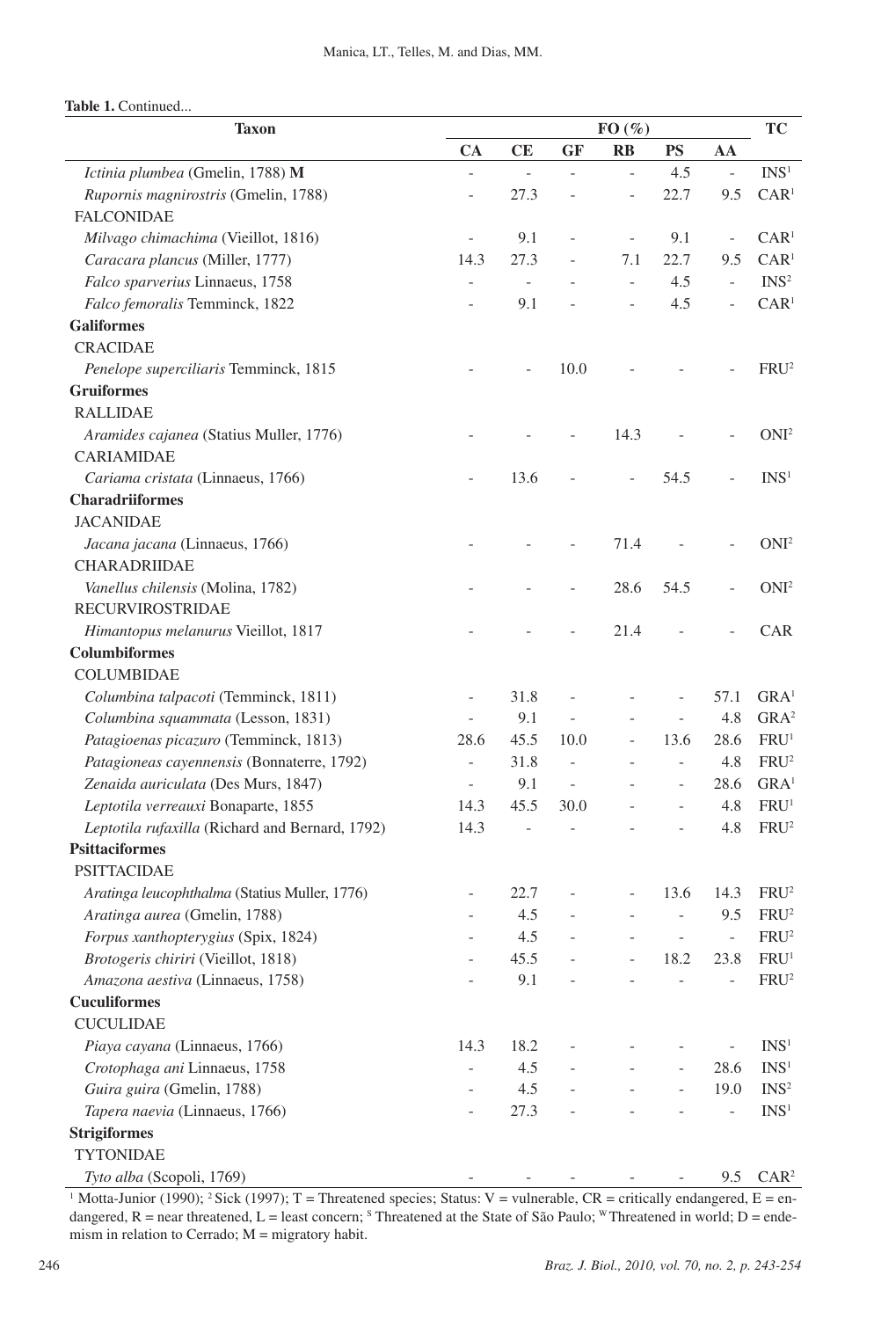| <b>Taxon</b>                                              | $FO(\%)$                 |      |      |                          |                |                          | <b>TC</b>        |
|-----------------------------------------------------------|--------------------------|------|------|--------------------------|----------------|--------------------------|------------------|
|                                                           | CA                       | CE   | GF   | $\mathbf{R}$             | <b>PS</b>      | AA                       |                  |
| <b>STRIGIDAE</b>                                          |                          |      |      |                          |                |                          |                  |
| Megascops choliba (Vieillot, 1817)                        | $\overline{a}$           | 4.5  |      | $\overline{\phantom{0}}$ | $\overline{a}$ | $\overline{\phantom{0}}$ | INS <sup>2</sup> |
| Athene cunicularia (Molina, 1782)                         |                          |      |      | $\overline{a}$           | 18.2           | $\overline{a}$           | INS <sup>2</sup> |
| Asio flammeus (Pontoppidan, 1763) T (E <sup>S</sup> )     |                          |      |      | $\overline{a}$           | 4.5            | $\overline{\phantom{0}}$ | CAR <sup>2</sup> |
| Caprimulgiformes                                          |                          |      |      |                          |                |                          |                  |
| CAPRIMULGIDAE                                             |                          |      |      |                          |                |                          |                  |
| Nyctidromus albicollis (Gmelin, 1789)                     |                          | 22.7 |      |                          |                | 19.0                     | INS <sup>1</sup> |
| Caprimulgus rufus Boddaert, 1783                          |                          | 4.5  |      |                          |                |                          | INS <sup>2</sup> |
| <b>Apodiformes</b>                                        |                          |      |      |                          |                |                          |                  |
| <b>APODIDAE</b>                                           |                          |      |      |                          |                |                          |                  |
| Chaetura meridionalis Hellmayr, 1907 M                    |                          | 4.5  |      |                          |                |                          | INS <sup>2</sup> |
| <b>TROCHILIDAE</b>                                        |                          |      |      |                          |                |                          |                  |
| Phaethornis pretrei (Lesson and Delattre, 1839)           | $\overline{\phantom{0}}$ | 22.7 |      |                          |                | $\overline{\phantom{0}}$ | NEC <sup>1</sup> |
| Eupetomena macroura (Gmelin, 1788)                        | $\overline{a}$           | 13.6 |      |                          |                | 4.8                      | NEC <sup>1</sup> |
| Colibri serrirostris (Vieillot, 1816)                     | $\overline{a}$           | 9.1  |      |                          |                | $\overline{\phantom{0}}$ | NEC <sup>1</sup> |
| Chlorostilbon lucidus (d'Orbigny and Lafresnaye, 1838)    |                          | 27.3 |      |                          |                | $\overline{\phantom{a}}$ | NEC <sup>1</sup> |
| Hylocharis chrysura (Shaw, 1812) $T(L^W)$                 |                          | 9.1  |      |                          |                | $\overline{\phantom{a}}$ | NEC <sup>1</sup> |
| Amazilia lactea (Lesson, 1832)                            |                          | 22.7 |      |                          |                | $\overline{\phantom{0}}$ | NEC <sup>1</sup> |
| Heliomaster squamosus (Temminck, 1823)                    |                          | 4.5  |      |                          |                |                          | NEC <sup>2</sup> |
| Coraciiformes                                             |                          |      |      |                          |                |                          |                  |
| <b>ALCEDINIDAE</b>                                        |                          |      |      |                          |                |                          |                  |
| Ceryle torquatus (Linnaeus, 1766)                         |                          |      |      | 42.9                     |                |                          | $PIS^2$          |
| Chloroceryle amazona (Latham, 1790)                       |                          |      |      | 28.6                     |                | $\overline{a}$           | PIS <sup>2</sup> |
| Chloroceryle americana (Gmelin, 1788)                     |                          |      |      | 14.3                     |                |                          | $PIS^2$          |
| <b>MOMOTIDAE</b>                                          |                          |      |      |                          |                |                          |                  |
| Baryphthengus ruficapillus (Vieillot, 1818)               |                          | 9.1  |      |                          |                |                          | INS <sup>2</sup> |
| <b>Galbuliformes</b>                                      |                          |      |      |                          |                |                          |                  |
| <b>GALBULIDAE</b>                                         |                          |      |      |                          |                |                          |                  |
| Galbula ruficauda Cuvier, 1816                            |                          | 9.1  |      |                          |                |                          | INS <sup>2</sup> |
| <b>Piciformes</b>                                         |                          |      |      |                          |                |                          |                  |
| <b>RAMPHASTIDAE</b>                                       |                          |      |      |                          |                |                          |                  |
| Ramphastos toco Statius Mullier, 1776                     |                          | 4.5  |      |                          |                |                          | FRU <sup>2</sup> |
| <b>PICIDAE</b>                                            |                          |      |      |                          |                |                          |                  |
| Picumnus albosquamatus d'Orbigny, 1840                    | 28.6                     | 22.7 | 20.0 |                          |                |                          | INS <sup>2</sup> |
| Colaptes campestris (Vieillot, 1818)                      | $\overline{\phantom{0}}$ | 40.9 |      |                          | 18.2           | 19.0                     | INS <sup>1</sup> |
| Colaptes melanochloros (Gmelin, 1788)                     | $\qquad \qquad -$        | 40.9 |      |                          |                | $\equiv$                 | INS <sup>1</sup> |
| Dryocopus lineatus (Linnaeus, 1766)                       | 57.1                     | 27.3 |      |                          |                | 9.5                      | INS <sup>1</sup> |
| Melanerpes candidus (Otto, 1796)                          | $\overline{a}$           | 13.6 |      |                          |                | $\overline{\phantom{a}}$ | INS <sup>1</sup> |
| Veniliornis passerinus (Linnaeus, 1766)                   |                          | 4.5  |      |                          |                | $\overline{a}$           | INS <sup>1</sup> |
| <b>Passeriformes</b>                                      |                          |      |      |                          |                |                          |                  |
| <b>MELANOPAREIIDAE</b>                                    |                          |      |      |                          |                |                          |                  |
| Melanopareia torquata (Wied, 1831) D, T (E <sup>S</sup> ) |                          | 4.5  |      |                          |                |                          | INS <sup>1</sup> |
| THAMNOPHILIDAE                                            |                          |      |      |                          |                |                          |                  |
| Taraba major (Vieillot, 1816)                             | $\overline{\phantom{0}}$ | 9.1  |      |                          |                | $\overline{\phantom{0}}$ | INS <sup>1</sup> |
| Thamnophilus doliatus (Linnaeus, 1764)                    |                          | 59.1 |      |                          |                | 28.6                     | INS <sup>2</sup> |
| Thamnophilus pelzelni Hellmayr, 1924                      | 14.3                     | 54.5 |      |                          |                | $\overline{a}$           | INS <sup>1</sup> |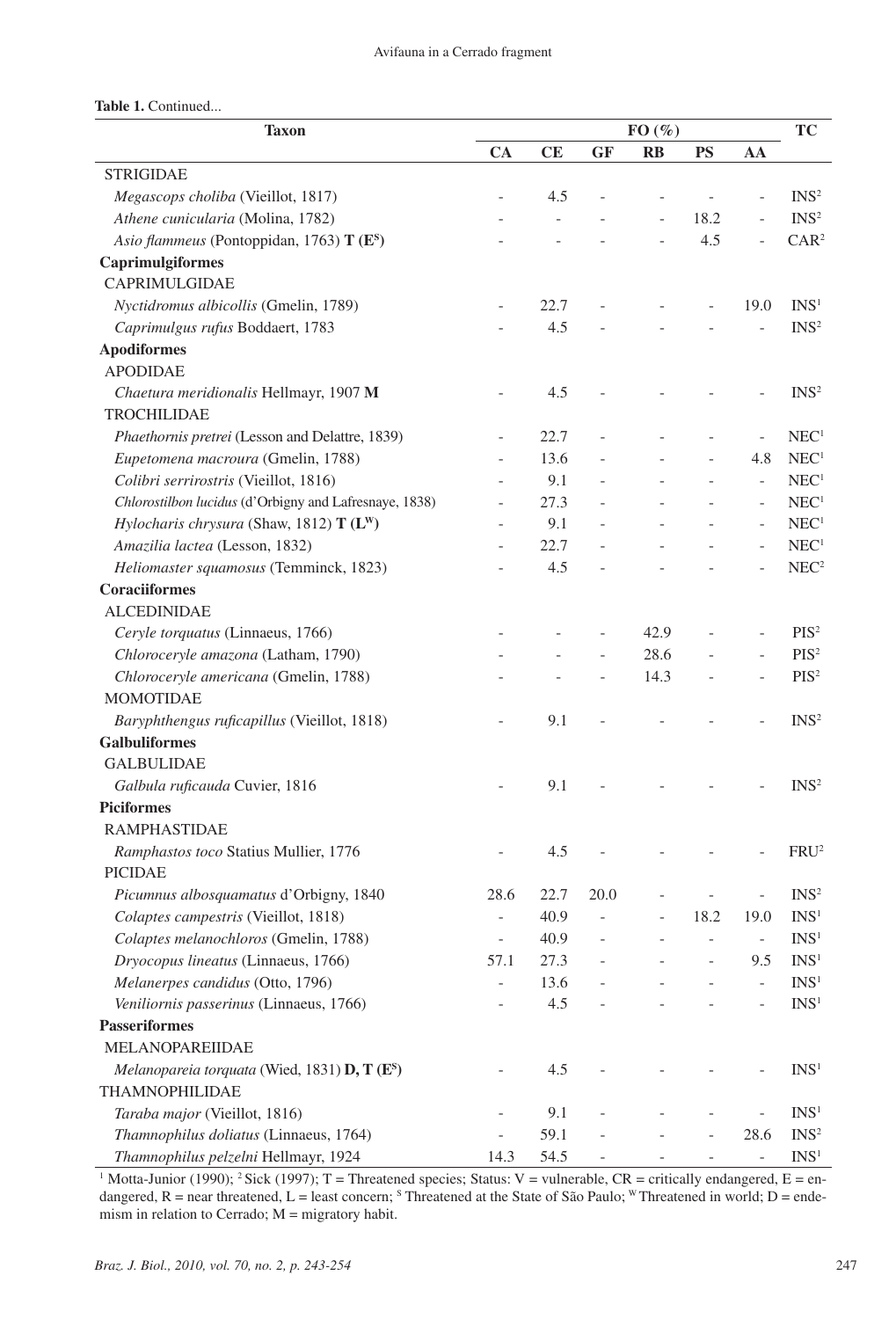|  |  | Table 1. Continued |
|--|--|--------------------|
|--|--|--------------------|

| FO(%)<br><b>Taxon</b>                                 |                          |                          |                          |                          | TC                       |                          |                  |
|-------------------------------------------------------|--------------------------|--------------------------|--------------------------|--------------------------|--------------------------|--------------------------|------------------|
|                                                       | CA                       | CE                       | <b>GF</b>                | $\mathbf{R}$             | <b>PS</b>                | AA                       |                  |
| Thamnophilus caerulescens Vieillot, 1816              | $\overline{a}$           | 31.8                     | $\overline{a}$           | $\overline{a}$           |                          | $\overline{a}$           | INS <sup>1</sup> |
| Formicivora rufa (Wied, 1831)                         | 14.3                     | 4.5                      | $\overline{a}$           |                          |                          | L                        | INS <sup>1</sup> |
| Herpsilochmus atricapillus Pelzeln, 1868              | $\overline{a}$           | 9.1                      |                          |                          |                          |                          | INS <sup>2</sup> |
| <b>FURNARIIDAE</b>                                    |                          |                          |                          |                          |                          |                          |                  |
| Furnarius rufus (Gmelin, 1788)                        | $\overline{\phantom{a}}$ | 18.2                     | $\overline{a}$           | $\overline{a}$           | $\overline{a}$           | 76.2                     | INS <sup>2</sup> |
| Synallaxis spixi Sclater, 1856                        | $\frac{1}{2}$            | 36.4                     |                          |                          |                          | $\overline{a}$           | INS <sup>1</sup> |
| Synallaxis frontalis Pelzeln, 1859                    | $\frac{1}{2}$            | 45.5                     |                          |                          |                          | $\overline{a}$           | INS <sup>1</sup> |
| Certhiaxis cinnamomeus (Gmelin, 1788)                 | $\overline{\phantom{a}}$ | 22.7                     |                          |                          |                          | $\overline{a}$           | INS <sup>2</sup> |
| Automolus leucophthalmus (Wied, 1821)                 | $\overline{\phantom{0}}$ | 4.5                      |                          |                          |                          | $\overline{\phantom{0}}$ | INS <sup>1</sup> |
| Xenops rutilans Temminck, 1821                        |                          | $\overline{\phantom{0}}$ | 10.0                     |                          |                          | $\overline{a}$           | INS <sup>1</sup> |
| DENDROCOLAPTIDAE                                      |                          |                          |                          |                          |                          |                          |                  |
| Lepidocolaptes angustirostris (Vieillot, 1818)        | $\qquad \qquad -$        | 36.4                     |                          |                          |                          | 9.5                      | INS <sup>1</sup> |
| TYRANNIDAE                                            |                          |                          |                          |                          |                          |                          |                  |
| Camptostoma obsoletum (Temminck, 1824)                | 28.6                     | 45.5                     |                          |                          |                          | 9.5                      | INS <sup>1</sup> |
| Phaeomyias murina (Spix, 1825)                        | $\overline{a}$           | 13.6                     |                          |                          |                          | $\overline{a}$           | INS <sup>2</sup> |
| Suiriri suiriri (Vieillot, 1818) T (CR <sup>S</sup> ) | $\overline{a}$           | 4.5                      |                          |                          |                          | $\overline{a}$           | INS <sup>1</sup> |
| Elaenia flavogaster (Thunberg, 1822)                  | $\overline{\phantom{a}}$ | 22.7                     |                          |                          | $\overline{a}$           | 66.7                     | ONI <sup>1</sup> |
| Elaenia mesoleuca (Deppe, 1830) M                     | $\overline{a}$           | 4.5                      |                          |                          |                          | $\overline{a}$           | ONI <sup>1</sup> |
| Elaenia chiriquensis Lawrence, 1865 M                 | $\overline{a}$           | 22.7                     |                          | $\overline{a}$           |                          | $\overline{a}$           | ONI <sup>1</sup> |
| Elaenia obscura (d'Orbigny and Lafresnaye, 1837)      | $\overline{\phantom{0}}$ | 4.5                      |                          |                          |                          | $\overline{a}$           | ONI <sup>1</sup> |
| Euscarthmus meloryphus Wied, 1831                     | $\overline{a}$           | 18.2                     |                          |                          |                          | $\overline{a}$           | INS <sup>2</sup> |
| Hemitriccus margaritaceiventer                        | $\overline{\phantom{a}}$ | 9.1                      |                          |                          | L,                       | $\overline{\phantom{0}}$ | INS <sup>1</sup> |
| (d'Orbigny and afresnaye, 1827)                       |                          |                          |                          |                          |                          |                          |                  |
| Todirostrum poliocephalum (Wied, 1831)                | $\overline{a}$           | 4.5                      |                          |                          |                          | L                        | INS <sup>2</sup> |
| Tolmomyias sulphurescens (Spix, 1825)                 | 14.3                     | $\frac{1}{2}$            |                          |                          |                          | $\overline{a}$           | INS <sup>1</sup> |
| Hirundinea ferruginea (Gmelin, 1788) M                | $\frac{1}{2}$            | $\qquad \qquad \Box$     |                          |                          |                          | 9.5                      | INS <sup>2</sup> |
| Lathrotriccus euleri (Cabanis, 1868)                  | $\frac{1}{2}$            | 18.2                     |                          |                          |                          | $\overline{\phantom{a}}$ | INS <sup>2</sup> |
| Cnemotriccus fuscatus (Wied, 1831)                    | $\overline{\phantom{a}}$ | 13.6                     |                          | $\overline{a}$           | $\overline{a}$           | $\qquad \qquad \Box$     | INS <sup>2</sup> |
| Pyrocephalus rubinus (Boddaert, 1783) M               | $\overline{\phantom{a}}$ | 4.5                      |                          | $\qquad \qquad -$        | $\overline{\phantom{a}}$ | $\overline{\phantom{a}}$ | INS <sup>1</sup> |
| Xolmis velatus (Lichstenstein, 1823) M                |                          | $\overline{a}$           |                          | $\overline{a}$           | 9.1                      | 9.5                      | INS <sup>2</sup> |
| Fluvicola nengeta (Linnaeus, 1766)                    |                          | $\frac{1}{2}$            | $\overline{a}$           | 14.3                     | $\frac{1}{2}$            | $\overline{a}$           | INS <sup>2</sup> |
| Arundinicola leucocephala (Linnaeus, 1764)            |                          | $\frac{1}{2}$            | $\overline{a}$           | 42.9                     | $\overline{\phantom{a}}$ | $\overline{\phantom{0}}$ | INS <sup>2</sup> |
| Casiornis rufus (Vieillot, 1816) M                    |                          | 4.5                      | $\overline{a}$           | $\qquad \qquad -$        |                          | L                        | INS <sup>1</sup> |
| Myiarchus swainsoni Cabanis and Heine, 1859 M         |                          | 4.5                      |                          | $\overline{a}$           |                          |                          | INS <sup>1</sup> |
| Myiarchus ferox (Gmelin, 1789)                        | 14.3                     | 4.5                      |                          |                          |                          |                          | INS <sup>1</sup> |
| Myiarchus tyrannulus (Statius Muller, 1766)           | $\qquad \qquad -$        | 18.2                     |                          |                          |                          | L,                       | INS <sup>1</sup> |
| Pitangus sulphuratus (Linnaeus, 1766)                 | $\overline{\phantom{a}}$ | 22.7                     |                          |                          |                          | 76.2                     | ONI <sup>1</sup> |
| Megarhynchus pitangua (Linnaeus, 1766)                | 14.3                     | 36.4                     |                          |                          |                          | 33.3                     | ONI <sup>1</sup> |
| Myiozetetes similis (Spix, 1825)                      | $\overline{\phantom{a}}$ | $\blacksquare$           | 30.0                     | 64.3                     |                          | $\qquad \qquad -$        | ONI <sup>1</sup> |
| Myiodynastes maculatus (Statius Muller, 1766) M       | 28.6                     | 31.8                     | $\overline{\phantom{0}}$ |                          |                          | $\overline{a}$           | ONI <sup>1</sup> |
| Empidonomus varius (Vieillot, 1818) M                 | $\frac{1}{2}$            | 22.7                     |                          | $\overline{a}$           |                          | $\qquad \qquad -$        | INS <sup>1</sup> |
| Tyrannus savana Vieillot, 1808 M                      | $\overline{\phantom{a}}$ | 27.3                     |                          | $\overline{\phantom{0}}$ | 13.6                     | 9.5                      | INS <sup>1</sup> |
| Tyrannus melancholicus Vieillot, 1819 M               | 14.3                     | 31.8                     |                          |                          | $\overline{\phantom{a}}$ | 61.9                     | INS <sup>1</sup> |
| PIPRIDAE                                              |                          |                          |                          |                          |                          |                          |                  |
| Antilophia galeata (Lichtenstein, 1823) D             |                          | $\overline{a}$           | 90.0                     |                          |                          |                          | FRU <sup>1</sup> |
| <b>TITYRIDAE</b>                                      |                          |                          |                          |                          |                          |                          |                  |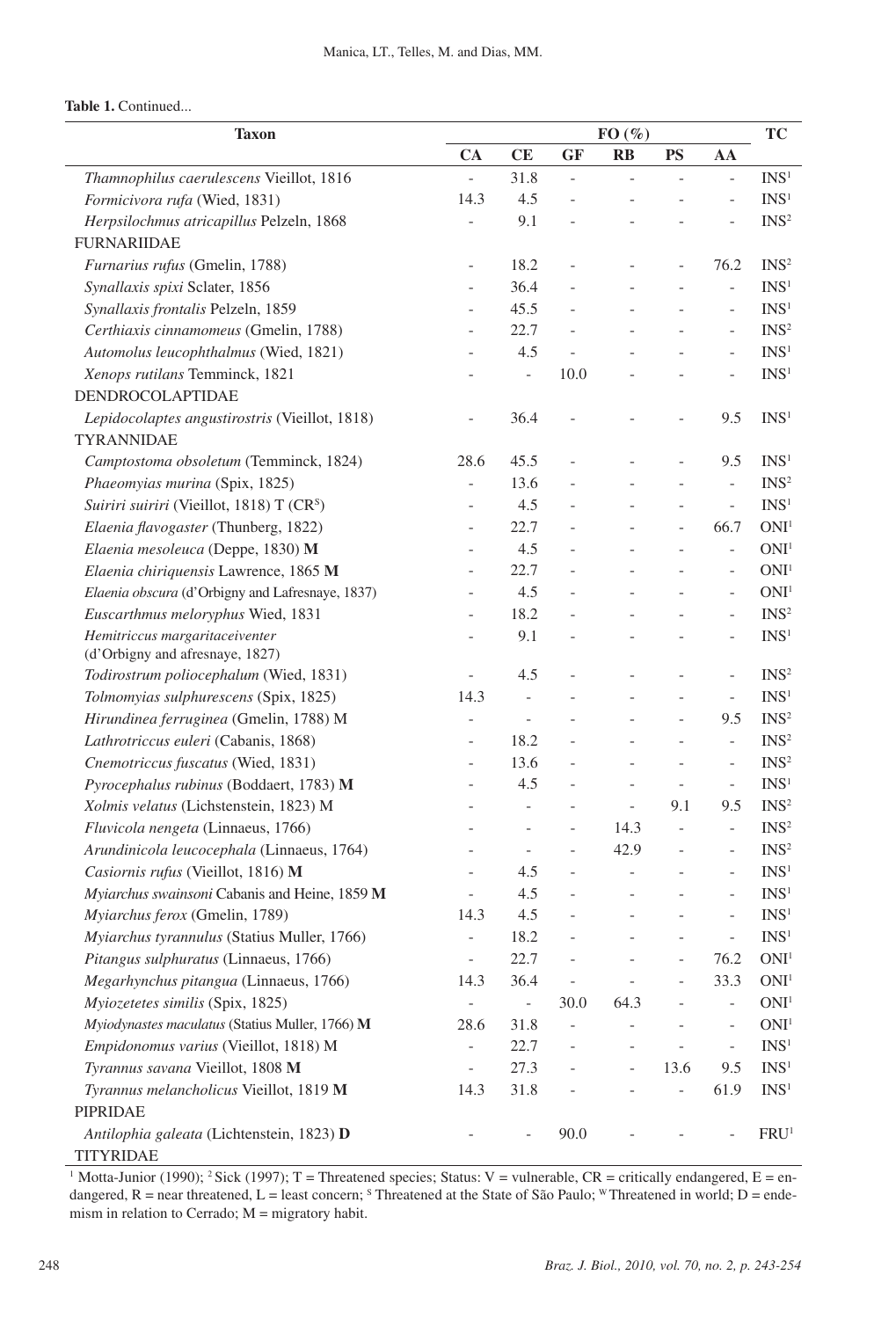| <b>Taxon</b>                                                 |                          | FO(%)          |                          |                          |                          |                          |                                    |
|--------------------------------------------------------------|--------------------------|----------------|--------------------------|--------------------------|--------------------------|--------------------------|------------------------------------|
|                                                              | CA                       | CE             | <b>GF</b>                | RB                       | <b>PS</b>                | AA                       | <b>TC</b>                          |
| Pachyramphus polychopterus (Vieillot, 1818) M                |                          | 4.5            |                          |                          |                          |                          | INS <sup>2</sup>                   |
| Pachyramphus validus (Lichtenstein, 1823) M                  | $\overline{a}$           | 9.1            | $\overline{a}$           |                          |                          |                          | INS <sup>2</sup>                   |
| <b>HIRUNDINIDAE</b>                                          |                          |                |                          |                          |                          |                          |                                    |
| Tachycineta leucorrhoa (Vieillot, 1817)                      | $\overline{a}$           |                |                          |                          |                          | 9.5                      | INS <sup>2</sup>                   |
| Pygochelidon cyanoleuca (Vieillot, 1817)                     | $\overline{a}$           | 22.7           |                          |                          | $\overline{a}$           | 14.3                     | INS <sup>2</sup>                   |
| Stelgidopteryx ruficollis (Vieillot, 1817)                   |                          | 13.6           |                          |                          |                          | 4.8                      | INS <sup>2</sup>                   |
| <b>CORVIDAE</b>                                              |                          |                |                          |                          |                          |                          |                                    |
| Cyanocorax cristatellus (Temminck, 1823) D                   |                          | 31.8           |                          |                          | $\overline{a}$           | 9.5                      | ONI <sup>1</sup>                   |
| Cyanocorax chrysops (Vieillot, 1818)                         | 14.3                     | 77.3           |                          |                          | $\overline{a}$           | 9.5                      | $\rm ONI^1$                        |
| <b>DONACOBIIDAE</b>                                          |                          |                |                          |                          |                          |                          |                                    |
| Donacobius atricapilla (Linnaeus, 1766)                      |                          |                |                          | 7.1                      |                          |                          | $\mathrm{INS}^2$                   |
| TROGLODYTIDAE                                                |                          |                |                          |                          |                          |                          |                                    |
| Cantorchilus leucotis (Lafresnaye, 1845)                     |                          | 13.6           | 100.0                    |                          | $\overline{a}$           | 4.8                      | INS <sup>1</sup>                   |
| Troglodytes musculus Naumann, 1823                           |                          | 36.4           |                          |                          |                          | 19.0                     | INS <sup>1</sup>                   |
| <b>TURDIDAE</b>                                              |                          |                |                          |                          |                          |                          |                                    |
| Turdus rufiventris Vieillot, 1818                            | 14.3                     |                |                          | $\overline{a}$           | $\overline{\phantom{0}}$ | 23.8                     | $\rm ONI^1$                        |
| Turdus leucomelas Vieillot, 1818                             | 14.3                     | 13.6           |                          |                          | $\overline{a}$           | 61.9                     | $\rm ONI^1$                        |
| Turdus amaurochalinus Cabanis, 1850                          | $\overline{a}$           | 13.6           |                          |                          |                          | 38.1                     | ONI <sup>1</sup>                   |
| <b>MIMIDAE</b>                                               |                          |                |                          |                          |                          |                          |                                    |
| Mimus saturninus (Lichtenstein, 1823)                        |                          | 22.7           |                          | $\qquad \qquad -$        | 18.2                     | 33.3                     | ONI <sup>2</sup>                   |
| <b>VIREONIDAE</b>                                            |                          |                |                          |                          |                          |                          |                                    |
| Cyclarhis gujanensis (Gmelin, 1789)                          |                          | 27.3           |                          |                          |                          | 9.5                      | INS <sup>1</sup>                   |
| Vireo olivaceus (Linnaeus, 1766) M                           | 14.3                     | 27.3           |                          |                          | $\overline{\phantom{a}}$ | 14.3                     | ONI <sup>1</sup>                   |
| <b>PARULIDAE</b>                                             |                          |                |                          |                          |                          |                          |                                    |
| Parula pitiayumi (Vieillot, 1817)                            | $\overline{a}$           | 9.1            |                          |                          |                          |                          | INS <sup>1</sup>                   |
| Geothlypis aequinoctialis (Gmelin, 1789)                     | $\qquad \qquad -$        | 22.7           | $\overline{\phantom{m}}$ | 14.3                     | $\overline{a}$           | $\qquad \qquad -$        | INS <sup>2</sup>                   |
| Basileuterus flaveolus (Baird, 1865)                         | 14.3                     | 36.4           | 60.0                     | $\overline{a}$           | $\overline{a}$           | 9.5                      | INS <sup>1</sup>                   |
| Basileuterus leucophrys Pelzeln, 1868 D, T (E <sup>S</sup> ) | $\overline{\phantom{a}}$ | $\blacksquare$ | 20.0                     |                          |                          | $\overline{\phantom{a}}$ | INS <sup>1</sup>                   |
| Basileuterus hypoleucus Bonaparte, 1830                      | 14.3                     | 36.4           | 30.0                     |                          |                          | 4.8                      | INS <sup>1</sup>                   |
| <b>COEREBIDAE</b>                                            |                          |                |                          |                          |                          |                          |                                    |
| Coereba flaveola (Linnaeus, 1758)                            | 14.3                     | 9.1            |                          |                          |                          | 4.8                      | NEC <sup>1</sup>                   |
| THRAUPIDAE                                                   |                          |                |                          |                          |                          |                          |                                    |
| Schistochlamys ruficapillus (Vieillot, 1817)                 | 28.6                     | 18.2           |                          |                          |                          |                          | ONI <sup>1</sup>                   |
| Nemosia pileata (Boddaert, 1783)                             | $\overline{\phantom{0}}$ | 18.2           |                          |                          |                          |                          | INS <sup>1</sup>                   |
| Tachyphonus coronatus (Vieillot, 1822)                       | $\overline{a}$           | 4.5            |                          |                          |                          |                          | ONI <sup>1</sup>                   |
| Ramphocelus carbo (Pallas, 1764)                             | $\overline{\phantom{a}}$ | 18.2           |                          |                          |                          | $\qquad \qquad -$        | $\rm ONI^1$                        |
| Thraupis sayaca (Linnaeus, 1766)                             | 14.3                     | 50.0           |                          |                          |                          | 38.1                     | $\rm ONI^1$                        |
| Tangara cayana (Linnaeus, 1766)                              | 14.3                     | 31.8           |                          |                          |                          | 9.5                      | $\rm ONI^1$                        |
| Tersina viridis (Illiger, 1811) M                            | $\overline{\phantom{a}}$ | 9.1            |                          |                          |                          | $\frac{1}{2}$            | ONI <sup>1</sup>                   |
| Dacnis cayana (Linnaeus, 1766)                               | 14.3                     | 22.7           |                          |                          |                          | 4.8                      | ONI <sup>1</sup>                   |
| Conirostrum speciosum (Temminck, 1824)                       | 28.6                     | 27.3           |                          |                          |                          | $\overline{a}$           | INS <sup>2</sup>                   |
| <b>EMBEREZIDAE</b>                                           |                          |                |                          |                          |                          |                          |                                    |
| Zonotrichia capensis (Statius Muller, 1776)                  |                          | 22.7           |                          |                          | 27.3                     | 52.4                     | $\mathbf{G}\mathbf{R}\mathbf{A}^1$ |
| Ammodramus humeralis (Bosc, 1792)                            |                          |                |                          | $\qquad \qquad -$        | 45.5                     | $\overline{\phantom{0}}$ | GRA <sup>2</sup>                   |
| Sicalis flaveola (Linnaeus, 1766)                            |                          |                |                          | $\overline{\phantom{0}}$ | 4.5                      |                          | GRA <sup>2</sup>                   |
|                                                              |                          |                |                          |                          |                          |                          |                                    |
| Sicalis luteola (Sparrman, 1789) M                           |                          |                |                          | 14.3                     | $\overline{\phantom{m}}$ |                          | GRA <sup>2</sup>                   |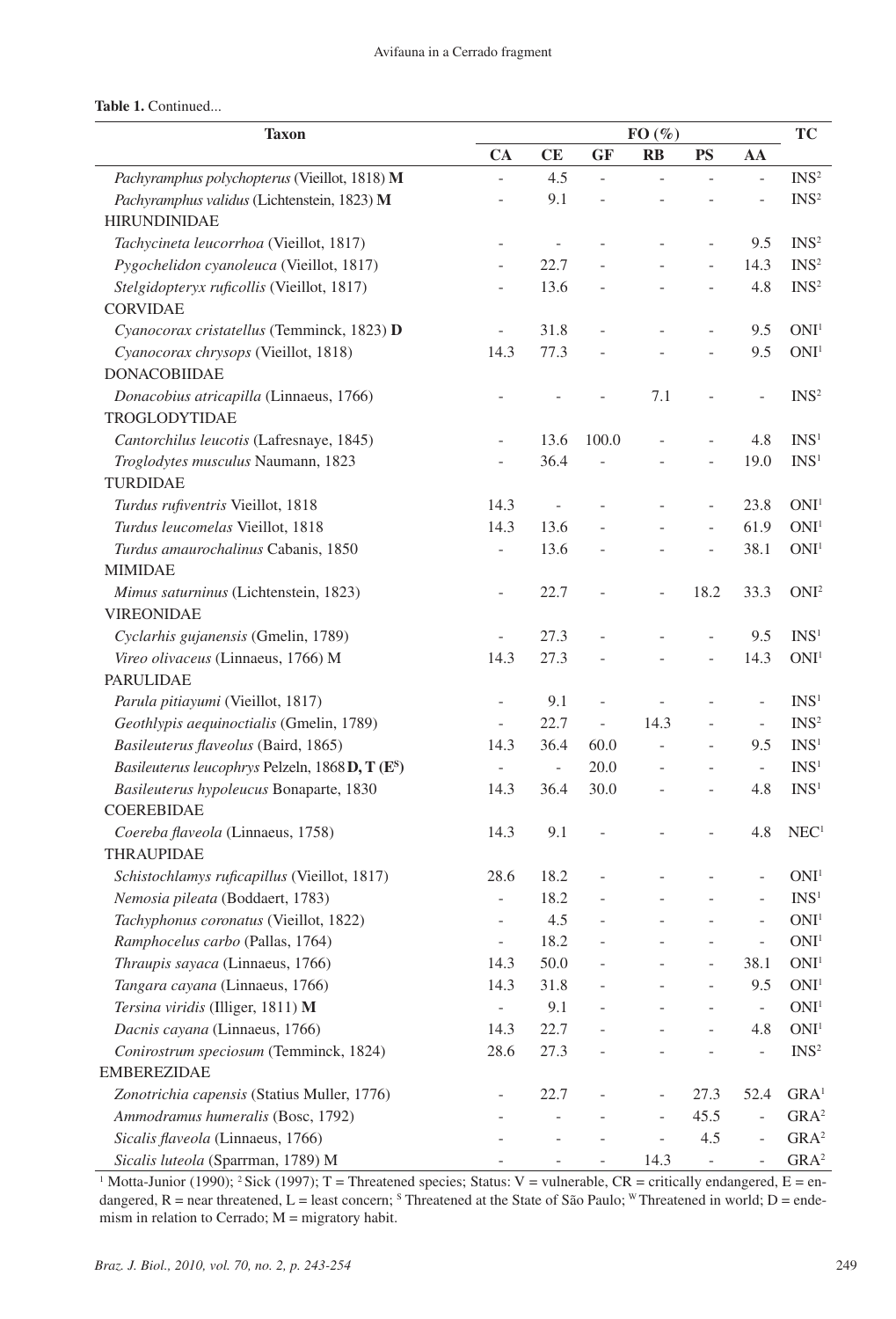|                                                            |              |    |           |           | <b>Taxon</b>                                                                  |
|------------------------------------------------------------|--------------|----|-----------|-----------|-------------------------------------------------------------------------------|
| <b>PS</b>                                                  | $\mathbf{R}$ | GF | <b>CE</b> | <b>CA</b> |                                                                               |
| 36.4<br>$\overline{\phantom{0}}$                           |              |    |           |           | <i>Volatinia jacarina</i> (Linnaeus, 1766)                                    |
| 9.1<br>$\overline{\phantom{a}}$                            |              |    |           |           | <i>Sporophila collaris</i> (Boddaert, 1783) <b>M, T(V</b> <sup>s</sup> )      |
| 21.4<br>$\overline{\phantom{0}}$                           |              |    |           |           | <i>Sporophila lineola</i> (Linnaeus, 1758) M                                  |
| 13.6<br>50.0<br>$\overline{a}$<br>$\overline{\phantom{0}}$ |              |    |           |           | Sporophila caerulescens (Vieillot, 1823)                                      |
| 20.0                                                       |              |    |           |           | Arremon flavirostris Swainson, 1838                                           |
| 28.6<br>$\overline{\phantom{a}}$                           |              |    |           |           | Charitospiza eucosma Oberholser 1905 D, T (CR <sup>S</sup> , R <sup>W</sup> ) |
| 68.2<br>9.1<br>$\overline{\phantom{0}}$                    |              |    |           |           | <i>Coryphospingus cucullatus</i> (Statius Muller, 1766)                       |
|                                                            |              |    |           |           | <b>CARDINALIDAE</b>                                                           |
| 9.1<br>$\overline{\phantom{a}}$                            |              |    |           |           | Saltator similis d'Orbigny and Lafresnaye, 1837                               |
|                                                            |              |    |           |           | <i>Saltator atricollis</i> Vieillot, 1817 <b>D, T</b> (V <sup>s</sup> )       |
|                                                            |              |    |           |           | <b>ICTERIDAE</b>                                                              |
| 57.1<br>$\overline{\phantom{a}}$                           |              |    |           |           | <i>Chrysomus ruficapillus</i> (Vieillot, 1819) <b>M</b>                       |
|                                                            |              |    |           |           | Molothrus bonariensis (Gmelin, 1789)                                          |
|                                                            |              |    |           |           | <b>FRINGILLIDAE</b>                                                           |
|                                                            |              |    |           |           | Carduelis magellanica (Vieillot, 1805)                                        |
| 18.2<br>14.3                                               |              |    |           |           | Euphonia chlorotica (Linnaeus, 1766)                                          |
|                                                            |              |    |           |           |                                                                               |

<sup>1</sup> Motta-Junior (1990); <sup>2</sup> Sick (1997); T = Threatened species; Status: V = vulnerable, CR = critically endangered, E = endangered, R = near threatened, L = least concern; <sup>s</sup> Threatened at the State of São Paulo; <sup>w</sup> Threatened in world; D = endemism in relation to Cerrado;  $M =$  migratory habit.

**Table 2.** Frequency of occurrence (%) of bird species in each habitat at RL-CPPSE and surroundings.

| Habitat                                | <b>FO</b>  |             |         |          |  |  |  |
|----------------------------------------|------------|-------------|---------|----------|--|--|--|
|                                        | Up to $25$ | $25.1 - 50$ | 50.1-75 | 75.1-100 |  |  |  |
| Cerradão                               | 95.6       | 3.8         | 0.6     | 0.0      |  |  |  |
| Cerrado sensu stricto                  | 78.1       | 18.8        | 2.5     | 0.6      |  |  |  |
| Gallery forest                         | 96.3       | 1.9         | 0.6     | 1.3      |  |  |  |
| Reservoir border                       | 92.5       | 4.4         | 1.9     | 1.3      |  |  |  |
| Pastureland and sugar cane monoculture | 95.0       | 3.8         | 1.3     | 0.0      |  |  |  |
| Anthropic area                         | 90.6       | 5.0         | 3.1     | 1.3      |  |  |  |

found six species endemic to the Cerrado (*Melanopareia torquata, Antilophia galeata, Cyanocorax cristatellus, Basileuterus leucophrys, Charitospiza eucosma* and *Saltator atricollis*) and 22 migratory species (Table 1)*.* Seven species were threatened in the State of São Paulo (Table 1): *Suiriri suiriri* and *C. eucosma*  – critically endangered; *Asio flammeus*, *M torquata* and *B. leucophrys –* endangered; *S. atricollis* and *Sporophila collaris* – vulnerable (São Paulo, 2008). Although we did not see nationally threatened species, we recorded two globally threatened (Table 1): *Hylocharis chrysura* – least concern and *C. eucosma –* near threatened (IUCN, 2007).

We found 28 species in the cerradão, 110 in the cerrado sensu stricto, 13 in the gallery forest, 26 in the

**Table 3.** Number of species (% in parentheses) in trophic categories at RL-CPPSE and surroundings.

| <b>Trophic category</b> | Number of species $(\% )$ |
|-------------------------|---------------------------|
| <b>Insectivores</b>     | 75 (46.9)                 |
| Omnivores               | 31(19.4)                  |
| Granivores              | 14(8.8)                   |
| Frugivores              | 12(7.5)                   |
| Piscivores              | 10(6.2)                   |
| <b>Nectarivores</b>     | 8(5.0)                    |
| Carnivores              | 8(5.0)                    |
| Carrion-eaters          | 1(6)                      |
| <b>Herbivores</b>       | 1(6)                      |
| Total                   | 160                       |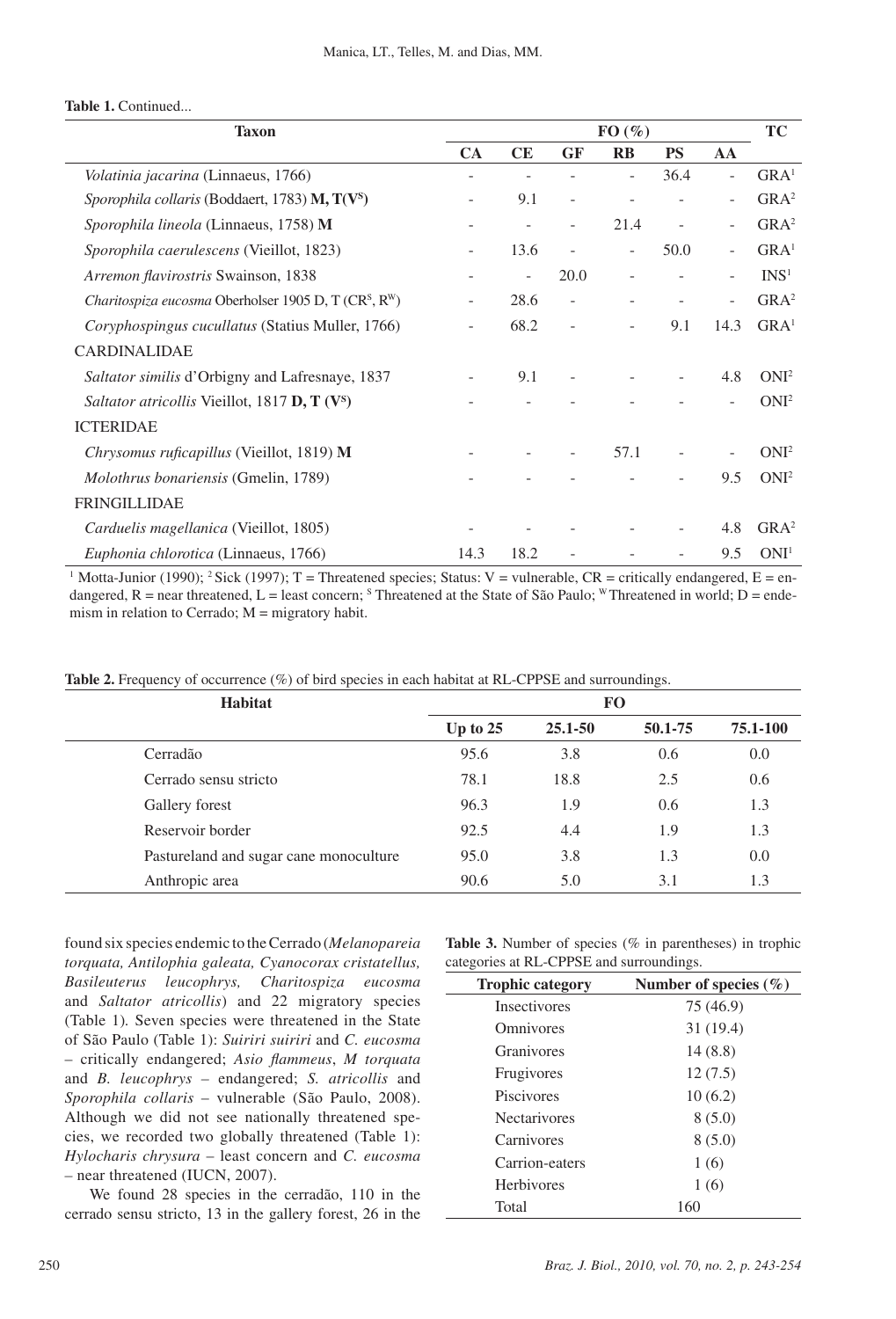reservoir border, 26 in the pasturelands and sugar cane monoculture and 55 in the anthropic area (Table 1).

Most of the species had low FO values in all vegetation forms. In five of the six physiognomies, more than 90% of species were registered in less than 25% of the visits. Cerrado sensu stricto was the only one that presented almost 20% of bird species registered in 25.1 to 50% of the visits (Table 2). Insectivores were the major trophic category, followed by omnivores, granivores, piscivores, frugivores, carnivores, nectarivores, carrioneaters and herbivores (Table 3).

#### **4. Discussion**

#### *4.1. Species richness*

We found 20.8% of São Paulo avifauna (770 species) (Willis and Oniki, 2003) and 19.1% of Cerrado domain (Silva, 1995). Our results denote that RL-CPPSE has representative species richness if compared with other studies, even though there are few bird studies in São Paulo's cerrado fragments. Twenty years ago, in 4 hours of observation, Willis and Oniki (2003) found 89 species at Fazenda Canchim, in cerrado fragment and semideciduous forest. Other previous studies found 214 bird species in the campus of the Universidade Federal de São Carlos in 9 years of study (Motta-Junior and Vasconcellos, 1996), 302 in Estações Ecológicas de Jataí e Experimental de Luis Antônio in 13 years (Dias, 2000), 231 in Estação Ecológica de Itirapina in 21 years (Willis, 2004) and in 9 years (Motta-Junior et al., 2008), 144 species in Parque Estadual de Vassununga in 1 year (Develey et al., 2005) and 158 and 201 species in two fragments in Estação Experimental de Itirapina in 15 months (Telles and Dias, 2010). In addition, it is important to notice that RL-CPPSE is one of the larger remnants in the region (Primavesi et al., 1999) and could be suitable as a natural corridor or habitat and food source for birds.

#### *4.2. Endemic and threatened species*

We found 20% (six species) of all endemic species to Cerrado (Silva and Bates 2002); four of them were threatened in São Paulo (São Paulo, 2008). We registered *Charitospiza eucosma*, which was also recorded at Estação Ecológica de Itirapina, SP (Motta-Junior et al*.*, 2008). Even though this species has been considered as missing or critically endangered in the state (Willis, 2004; São Paulo, 2008), these recent records provide evidence that there are populations breeding within São Paulo. The few *Charitospiza eucosma* records have been related to habitat loss, since it usually occurs in natural open areas subjected to regular fires (e.g., open savannas) (Willis, 2004), which are now rarely found in the state (Durigan et al., 1987; 2003). Furthermore, this species is considered high sensitive to habitat disturbance (Stotz et al., 1996). However, the lack of studies in cerrado fragments in the state may also contribute to *C. eucosma* threaten status. We suggest, then, more censuses and population monitoring should be conducted in these areas.

Among other endemic and threatened species in the state, we found *Melanopareia torquata*, which has been rarely studied (e.g. Tubelis and Cavalcanti, 2000). Recently, some population studies have been providing information about their breeding biology and ecology (Gressler and Marini, 2008; Kanegae et al., 2008). Although *M. torquata* is considered as medium-sensitive species to anthropic disturbance (Stotz et al., 1996), we suggest that it should receive high protection effort in São Paulo. Like *M. torquata*, *A. flammeus* is classified as endangered species in São Paulo (São Paulo, 2008). We registered this species only once, flying above pastureland with typical foraging.

#### *4.3. Frequency of occurrence*

We found low frequency of occurrence (FO) value for most species, which was also reported in other studies in fragments in São Paulo (Aleixo and Vielliard, 1995; Almeida et al., 1999; Donatelli et al. 2007). Few records for species might occur because of the unusual exploitation of the area, for instance feeding habits in the area during a short period of time. Alternatively, migratory and occasional species (see above) or species not easy to detect, such as hummingbirds that are difficult to see or hear, could have also contributed to FO reduced values. We were unable to compare FO between vegetation forms, because the number of visits in each area was not similar.

Migrants that were found indicate this site as an important shelter and food source. We observed both short- and long-distance migratory species, such as *Dendrocygna viduata* and *Tyrannus savana*, respectively*.* However, we did not observe three migratory species, *Amazonetta brasiliensis* (Gmelin, 1789), *Platalea ajaja* Linnaeus, 1758 and *Rynchops niger* Linnaeus, 1758, which used to be observed in the region (Manoel M. Dias, *pers. comm.*). This may be caused by non-annual site use, to area isolation or to habitat quality decrease in the reserve in recent years. However, our irregular sampling method could also have failed to register more migrant species.

#### *4.4. Bird species and vegetation forms*

Inside the protected area of cerrado, we found 120 species, 75% of the total recorded. In the cerradão, we registered bird species with canopy foraging habits, such as *Dryocopus lineatus, Conirostrum speciosum* and *Schistochlamys ruficapillus* (Stotz et al., 1996). These species had also the highest FO at this habitat. In the cerrado sensu stricto, we found typical species of savanna or similar vegetation forms, e.g. *Colaptes campestres*, which uses terrestrial and canopy foraging strata, and *Melanopareia torquata*, with terrestrial and understory habits (Stotz et al., 1996; Sick, 1997). Species with the high FO in this physiognomy were *Cyanocorax chrysops*, *Crypturellus parvirostris, Coryphospingus cuculatus*, *Thamnophilus doliatus* and *T. punctatus*. In the gallery forest, *Cantorchilus leucotis*, *Antilophia galeata* and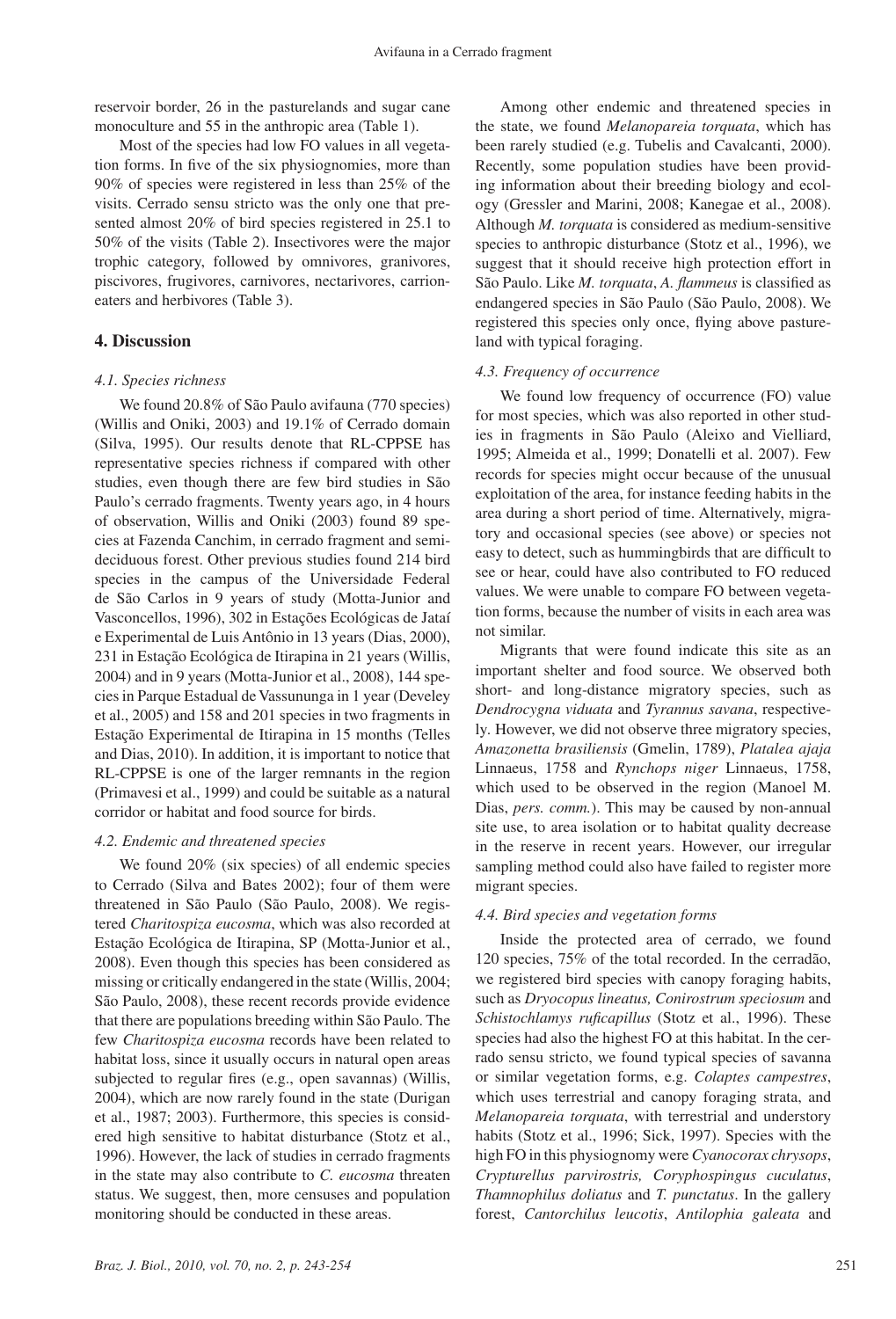*Basileuterus flaveolus* were the most frequent species. Despite the small area of gallery forest, this vegetation type usually shows high biodiversity. Some birds might use different strata (e.g. *B. flaveolus*, *B. leucophrys* and *B. hypoleucus*, Marini and Cavalcanti, 1993) allowing an increase in species richness (Macedo, 2002).

We found 92 species in the surrounding area, including pasturelands, sugar cane monoculture, reservoir border and anthropic area. *Ammodramus humeralis*, *Sicalis flaveola*, *S. luteola*, *Sporophila* spp. and *Volatinia jacarina* were typical grassland species found in pastureland borders. Among non-Passeriformes species, *Cariama cristata*, *Syrigma sibilatrix* and *Bubulcus ibis* were frequently found in pasturelands. They are usually benefited by agriculture and pastureland occupation (Sick, 1997). For instance, *Bubulcus ibis*, was first registered in Brazil almost 40 years ago, and rapidly became abundant (Sick, 1997). Individuals of this species usually follow grazing cattle, improving their ability to find insects for feeding (Sick, 1997).

Swampy species were registered at the reservoir border, such as *Certhiaxis cinnamomea*, *Chrysomus ruficapillus*, *Fluvicola nengeta* and *Himantopus melanura*, which forage on wet ground. Aquatic species, which are highy dependent of water for fish, aquatic insects or mollusks food items availability, were commonly registered in the area. *Ardea alba* had the highest FO in this habitat (100%), followed by *Mesembrinibis cayennensis* (78.6%) and *Jacana jacana* (71.4%). We found a juvenile individual of *Tigrisoma lineatum* only once in the reservoir border, which indicates reproduction in the area.

In the anthropic area, including a small village, we frequently found many generalist species, like *Pitangus sulphuratus* and *Furnarius rufus*. Most Columbidae species are also highly adapted to anthropic areas and are easily found in these areas. *Patagioenas picazuro*, *P. cayennensis* and *Zenaida auriculata* were uncommon in São Paulo until the 1960's, but since then, they have become abundant in the state (Willis and Oniki 1987). The expansion of mechanical agriculture increases grain availability on the ground and therefore benefits these species' feeding behaviour (Willis and Oniki 1987)

#### *4.5. Trophic categories*

Species distribution in trophic categories follows similar results found in previous studies (Willis, 1979; Motta-Junior and Vasconcellos, 1996; Krügel and Anjos, 2000; Anjos, 2001; Tellino-Junior et al., 2005). Most species were insectivorous (46.9%), a typical pattern in tropical regions (Sick, 1997; Macedo, 2002), probably related to site resources availability. Omnivorous species followed in the rank (19.4%) and were also significant for the community composition. These species are expected to be less prejudiced in disturbed areas, because they have diverse diets (Willis, 1979; Motta-Junior, 1990).

Granivores were in third position in the categories rank. Such species records are probably related to pasturelands and crop fields in the surrounding area that provide suitable foraging sites. Frugivores were fewer in number of species in our sample. However, we found small (*Antilophia galeata*), medium (*Amazona aestiva*) and large frugivores (*Penelope superciliares* and *Ramphastos toco*), which indicates the wide range of food item availability. This group is of great importance in natural area conservation, since it is strongly associated with seed dispersal and vegetation structure maintenance (Pizo, 2001).

Nectarivores were poorly represented in the bird community, and were composed almost entirely of hummingbird species. Most of these species are mutually related to some plant species, as well as frugivores, since they are pollinators. Seed production or germination of many plants species may be affected by the reduction of pollinators in fragmented areas (Murcia, 1996), which denotes the ecological importance of nectarivores. The category of Piscivores was mainly composed of Ardeidae species, which require aquatic environments for enough food availability (Sick, 1997). Therefore, on the RL-CPPSE boundary, Represa do 29 is a representative habitat for this group maintenance. Carnivorous species, such as hawks (*Rupornis magnirostris*) and owls (*Tyto alba*) registered in this study, are also critical for community dynamics, because they are top predators (Sick, 1997) and may control the population size of small animals.

## **5. Conclusion**

We found remarkable data at RL-CPPSE, such as endemic and critically threatened bird species, and high species richness. Species distribution in trophic categories also indicates the area as a suitable environment for the existence of a wide range of birds. Therefore, here we contribute with valuable information for the development of conservation or management plans at a local or regional level. Regarding our results and the area features, such as its size, conservation status and position within the state – between Cerrado and Atlantic Forest – the study site must be considered as a priority conservation area to preserve bird species in the State of São Paulo.

*Acknowledgements* — We are grateful to FOG Figueiredo, KD Espartosa, MV Cianciaruso, MH Santos, RB Negrão and GC Molina for helping us in the field work. We are grateful to O. Primavesi and Embrapa Pecuária Sudeste, for allowing us to conduct this study in RL-CPPSE. We are grateful to MV Cianciaruso, L. Bezerra, MR Francisco and O. Rocha, for the comments and suggestions, and for two anonymous reviewers of the manuscript. LTM is grateful to PIBIC/CNPq, for the scholarship.

#### **References**

ALEIXO, A. and VIELLIARD, JME., 1995. Composição da avifauna da Mata de Santa Genebra,Campinas, São Paulo, Brasil. *Revista Brasileira de Zoologia*, vol. 12, no. 3, p. 493-511.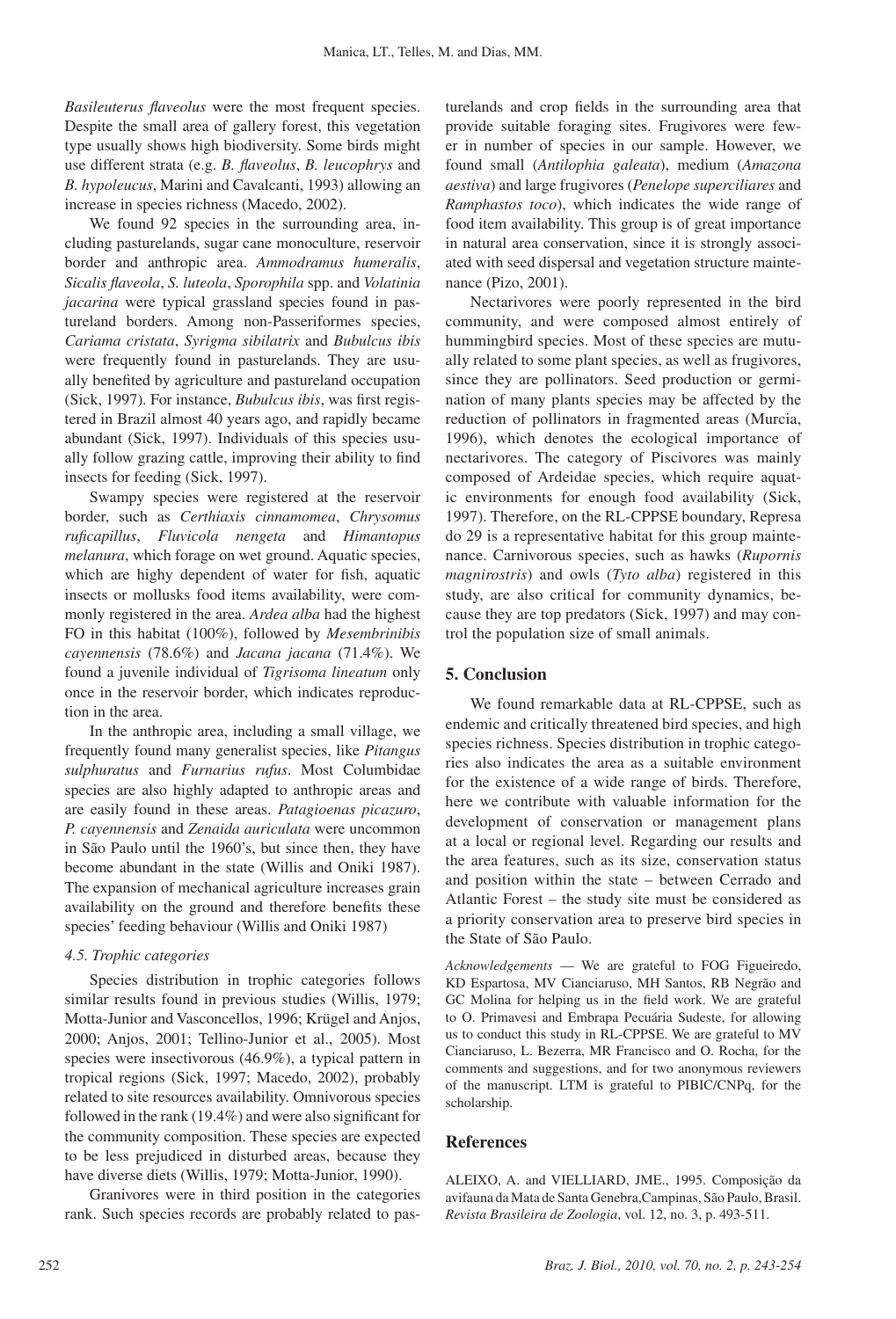ALHO, CJR. and MARTINS, ES., 1995. *De grão em grão o cerrado perde espaço.* Brasília: WWF.

ALMEIDA, MEC., VIELLIARD, JME. and DIAS, MM., 1999. Composição da avifauna em duasmatas ciliares do rio Jacaré-Pepira, São Paulo, Brasil. *Revista Brasileira de Zoologia*, vol. 16, no. 4, p. 1087-1098.

ANDRÉN, H., 1994. Effects of habitat fragmentation on birds and mammals in landscapes with different proportions of suitable habitat: a review. *Oikos*, vol. 71, no. 3, p. 355-366.

ANJOS, L., 2001. Bird communities in five Atlantic Forest fragments in Southern Brazil. *Ornitologia Neotropical*, vol. 12, no.1, p. 11-27.

BirdLife International, 2003. *World Bird Database*: the site for bird conservation. Version 2.0. Cambridge: BirdLife International. Available from: <http://www.birdlife.org>. Access in: 13/07/2008.

CAVALCANTI, RB. and JOLY, CA., 2002. Biodiversity and conservation priorities in the Cerrado region. In Oliveira, PS. and Marquis RJ. (Eds.). *The cerrados of Brazil*: ecology and natural history of a neotropical savanna. New York: Columbia University Press. p. 351-367.

Comitê Brasileiro de Registros Ornitológicos - CBRO, 2007. *Listas das aves do Brasil*. CBRO. Available from: <http://www. cbro.org.br>. Access in: 13/07/2008

DEBINSKI, DM. and HOLT, RD., 2000. A survey and overview of habitat fragmentation experiments. *Conservation Biology*, vol. 14, no. 2, p. 342-355.

DEVELEY, PF. and ENDRIGO, E., 2004. *Aves da grande São Paulo*: guia de campo*.* São Paulo: Aves e Fotos Editora. 295 p.

DEVELEY, PF., CAVANA, DD. and PIVELLO, VR., 2005. Aves. In PIVELLO, VR. and VARANDA, EM. (Orgs.). *O cerrado Pé-de-Gigante*: ecologia e conservação. São Paulo: Secretaria do Meio Ambiente. p. 121-134.

DIAS, MM., 2000. Avifauna das Estações Ecológicas de Jataí e Experimental de Luiz Antônio, São Paulo, Brasil. In SANTOS, JE. and PIRES, JSR. (Eds.). *Estação Ecológica de Jataí*. São Carlos: Editora Rima. p. 285-301. (vol. 1).

DONATELLI, RJ., FERREIRA, CD., DALBETO, AC. and POSSO, SR., 2007. Análise comparativa da assembléia de aves em dois remanescentes florestais no interior de São Paulo, Brasil. *Revista Brasileira de Zoologia*, vol. 24, no. 2, p. 362-375.

DURIGAN, G., SARAIVA, IR., GARRIDO, MAO., GARRIDO, LMAG. and PECHE-FILHO, A., 1987. Fitossociologia e evolução da densidade da vegetação de cerrado em Assis, SP. *Boletim Técnico do Instituto Florestal*, vol. 41, no. 1, p. 59-78.

DURIGAN, G., SIQUEIRA, MF., FRANCO, GADC., BRIDGEWATER, S. and RATTER, JA., 2003. The vegetation of priority areas for cerrado conservation in São Paulo state, Brazil. *Edinburgh Journal of Botany*, vol. 60, no. 2, p. 217-241.

GRESSLER, DT. and MARINI, MÂ., 2008. Nest, eggs and nestling of the Collared Crescentchest *Melanopareia torquata* in the Cerrado region, Brazil. *Revista Brasileira de Ornitologia*, vol. 14, no. 4, p. 598-600

Instituto Brasileiro do Meio Ambiente e dos Recursos Naturais Renováveis - IBAMA, 2003. *Lista das espécies da fauna ameaçadas de extinção*. Brasília: Ministério do Meio Ambiente.

International Union for Conservation of Nature and Natural Resources - IUCN, 2007. *Red List of Threatened Species*. Available from: <http://www.iucnredlist.org>. Access in: 02/03/2008.

KANEGAE, MF., TELLES, M. and DAMIANO, RZ., 2008. Primeiro registro fotográfico do desenvolvimento de ninhegos de tapaculo de colarinho. *Atualidades Ornitológicas*, vol. 141, p. 94-102.

KRÜGEL, MM. and ANJOS, L., 2000. Bird communities in forest remnants in the city of Maringá, Paraná State, Southern Brazil. *Ornitologia Neotropical*, vol. 11, no. 4, p. 315-330.

LOYOLA, RD., KUBOTA, U. and LEWINSOHN, TM., 2007. Endemic vertebrates are the most effective surrogates for identifying conservation priorities among Brazilian ecoregions. *Diversity and Distributions*, vol. 13, no. 4, p. 389-396.

MACEDO, RH., 2002. The avifauna: ecology, biogeography, and behavior. In OLIVEIRA, PS. and MARQUIS, RJ. (Eds.). *The cerrados of Brazil*: ecology and natural history of a neotropical Savanna. New York: Columbia University Press. p. 242-263.

MACHADO, RB., RAMOS-NETO, MB., HARRIS, MB., LOURIVAL, R. and AGUIAR, LMS., 2004. Análise de lacunas de proteção da biodiversidade no Cerrado. In *Anais do IV Congresso Brasileiro de Unidades de Conservação*. Curitiba: Fundação O Boticário de Preservação à Natureza. p. 29-38.

MARINI, MÂ., ROBINSON, SK. and HESKE, EJ., 1995. Edge effects on nest predation in the Shawnee National Forest, southern Illinois. *Biological Conservation*, vol. 74, no. 3, p. 203-213.

MARINI, MÂ., 2001. Effects of forest fragmentation on birds of the cerrado region, Brazil. *Bird Conservation International*, vol. 11, no. 1 p. 13-25.

MARINI, MÂ. and CAVALCANTI, RB., 1993. Habitat and foraging substrate use of three *Basileuterus* warblers from central Brazil. *Ornitologia Neotropical*, vol. 4, no. 2, p. 69-76.

MARINI, MÂ. and GARCIA, FI., 2005. Bird conservation in Brazil. *Conservation Biology*, vol. 19, no. 3, p. 665-671.

MARINI, MÂ., ROBINSON, SK. and HESKE, EJ., 1995. Edge effects on nest predation in the Shawnee National Forest, Southern Illinois. *Biological Conservation*, vol. 74, no. 3, p. 203-213.

Martensen, AC., Pimentel, RG. and Metzger, JP., 2008. Relative effects of fragment size and connectivity on bird community in the Atlantic Rain Forest: implications for conservation. *Biological Conservation*, vol. 141, no. 9, p. 2184-2192.

MARZLUFF, JM. and Ewing, K., 2001. Restoration of fragmented landscapes for the conservation of birds: a general framework and specific recommendations for urbanizing landscapes. *Restoration Ecology*, vol. 9, no. 3, p. 280-292.

MEYER DE SCHAUENSEE, R., 1982. *A guide to the Birds of South America*. Wynnewood: Intercollegiate Press Inc. 498 p.

MOTTA Jr., JC., 1990. Estrutura trófica e composição das avifaunas de três habitats terrestres na região central do Estado de São Paulo. *Ararajuba*, vol. 1, p. 65-71.

MOTTA Jr., JC. and VASCONCELLOS, LAS., 1996. Levantamento das aves do campus da Universidade Federal de